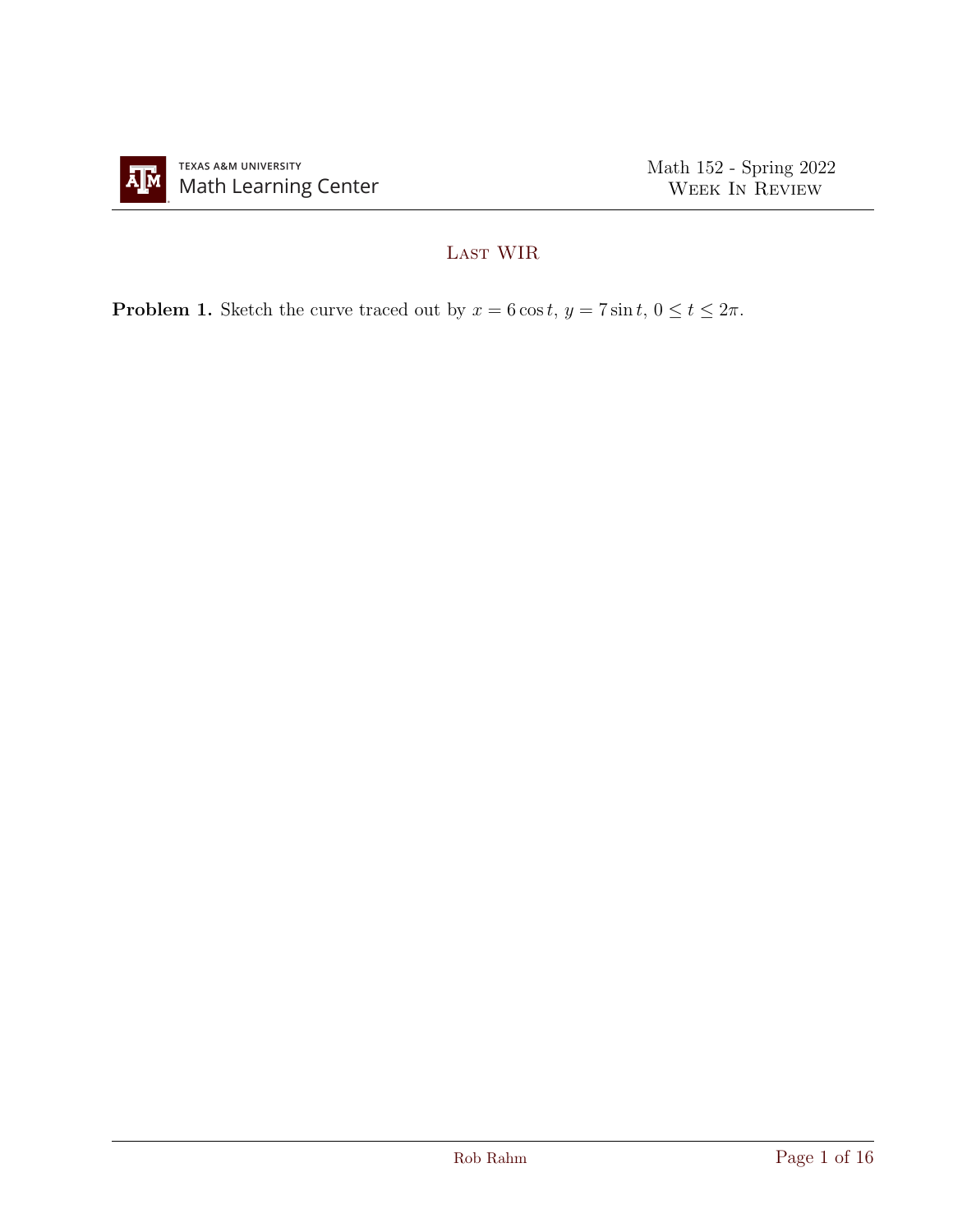**Problem 2.** Find the length of  $x = 6t - 2t^3$ ,  $y = 6t^2$  for  $0 \le t \le 1$ .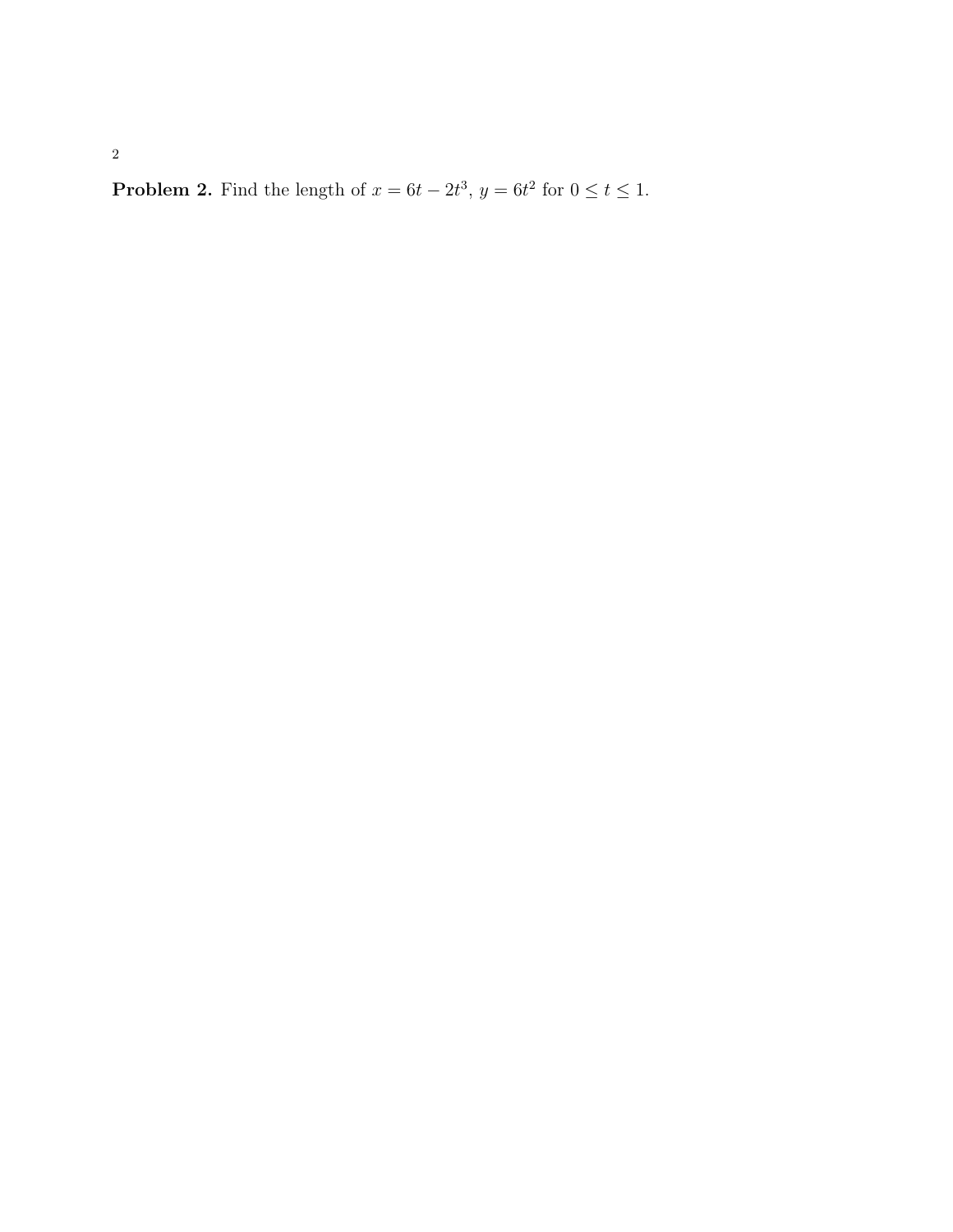**Problem 3.** Find the length of  $x = 6t - 2t^3$ ,  $y = 6t^2$  from  $(-4, 6)$  to  $(4, 6)$ .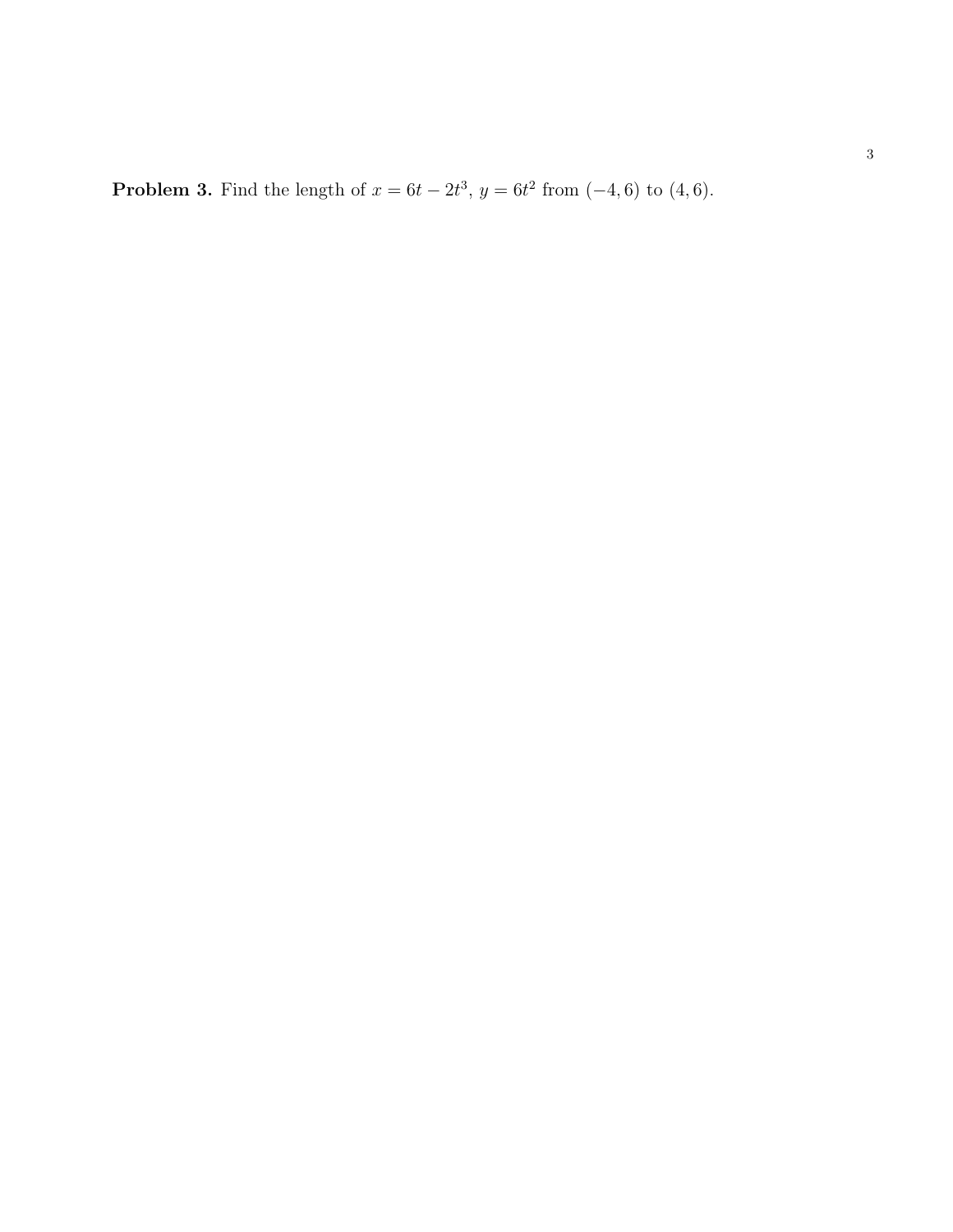**Problem 4.** Find the length of  $x = e^{2t} + e^{-2t}$ ,  $y = 5 - 4t$  for  $0 \le t \le 1$ .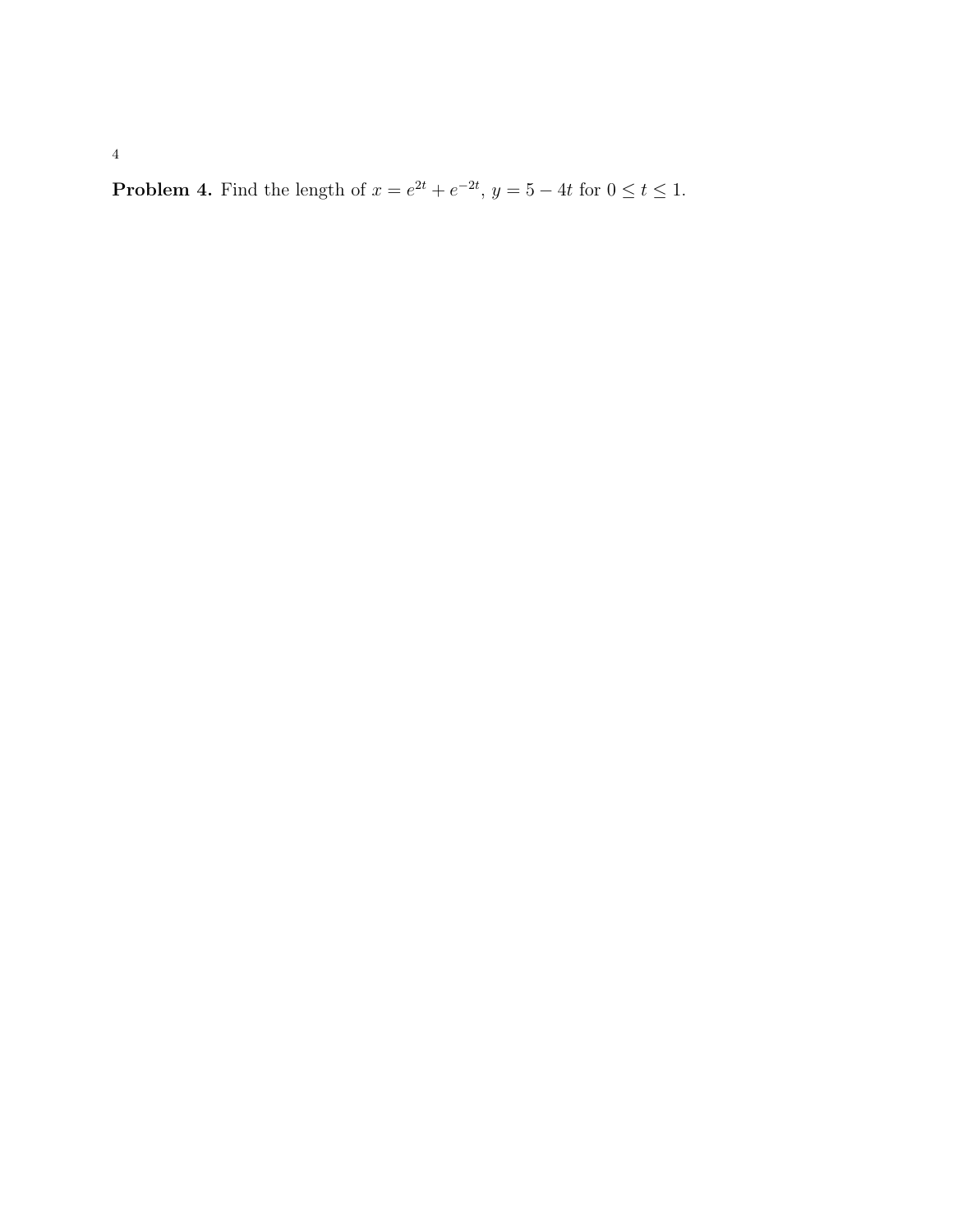**Problem 5.** Find the length of  $x = a + e^{2t} + e^{-2t}$ ,  $y = b - 4t$  for  $0 \le t \le 1$  for any real numbers  $\boldsymbol{a}$  and  $\boldsymbol{b}.$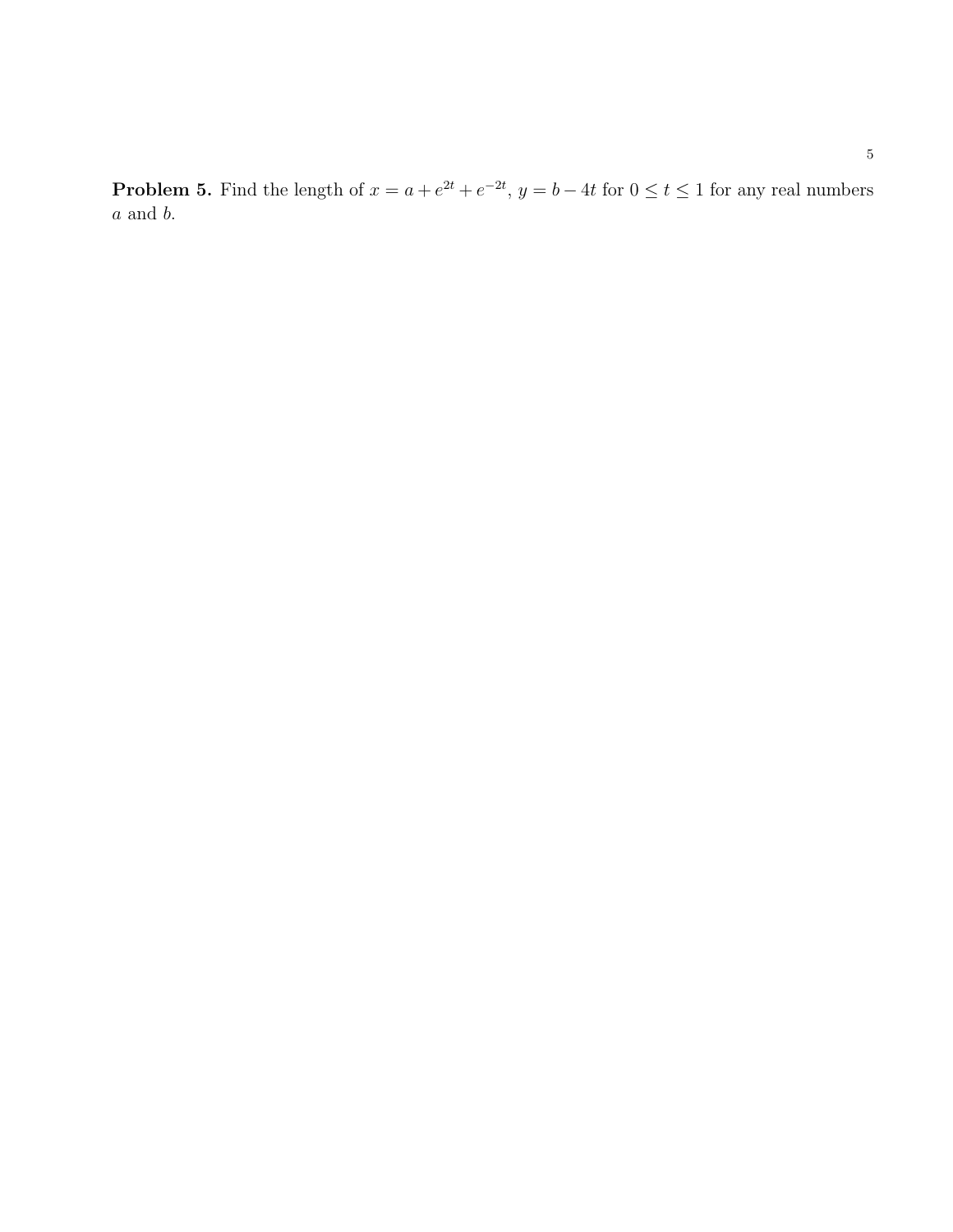**Problem 6.** Find the cartesian coordinates for  $(1, \pi)$ ,  $(2, 2\pi)$ ,  $(3, \frac{\pi}{4})$  $(\frac{\pi}{4}), (1, \frac{\pi}{6})$  $\frac{\pi}{6}$ .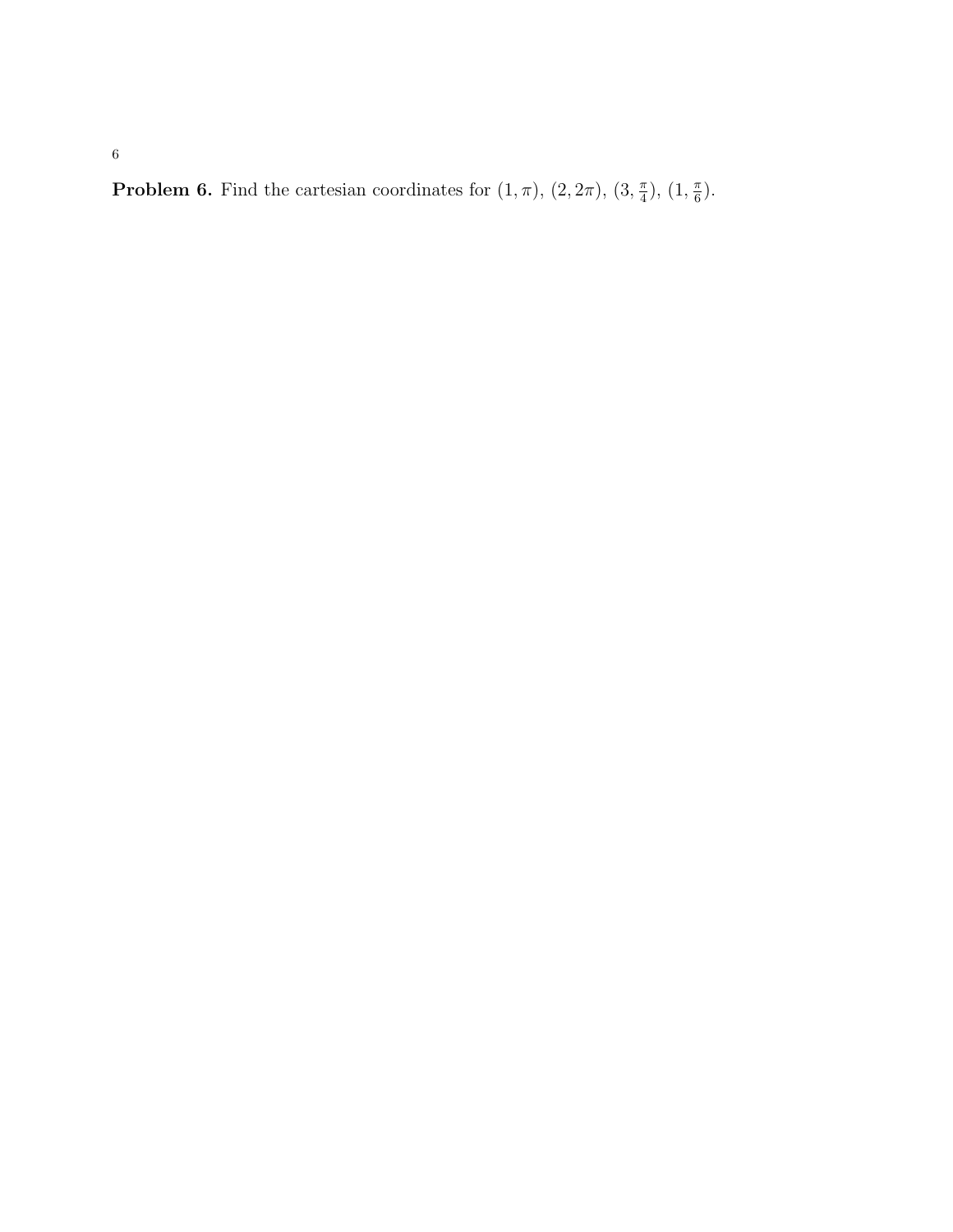**Problem 7.** Find the polar coordinates for  $(1, -1)$  and  $(-1,$ √ 32).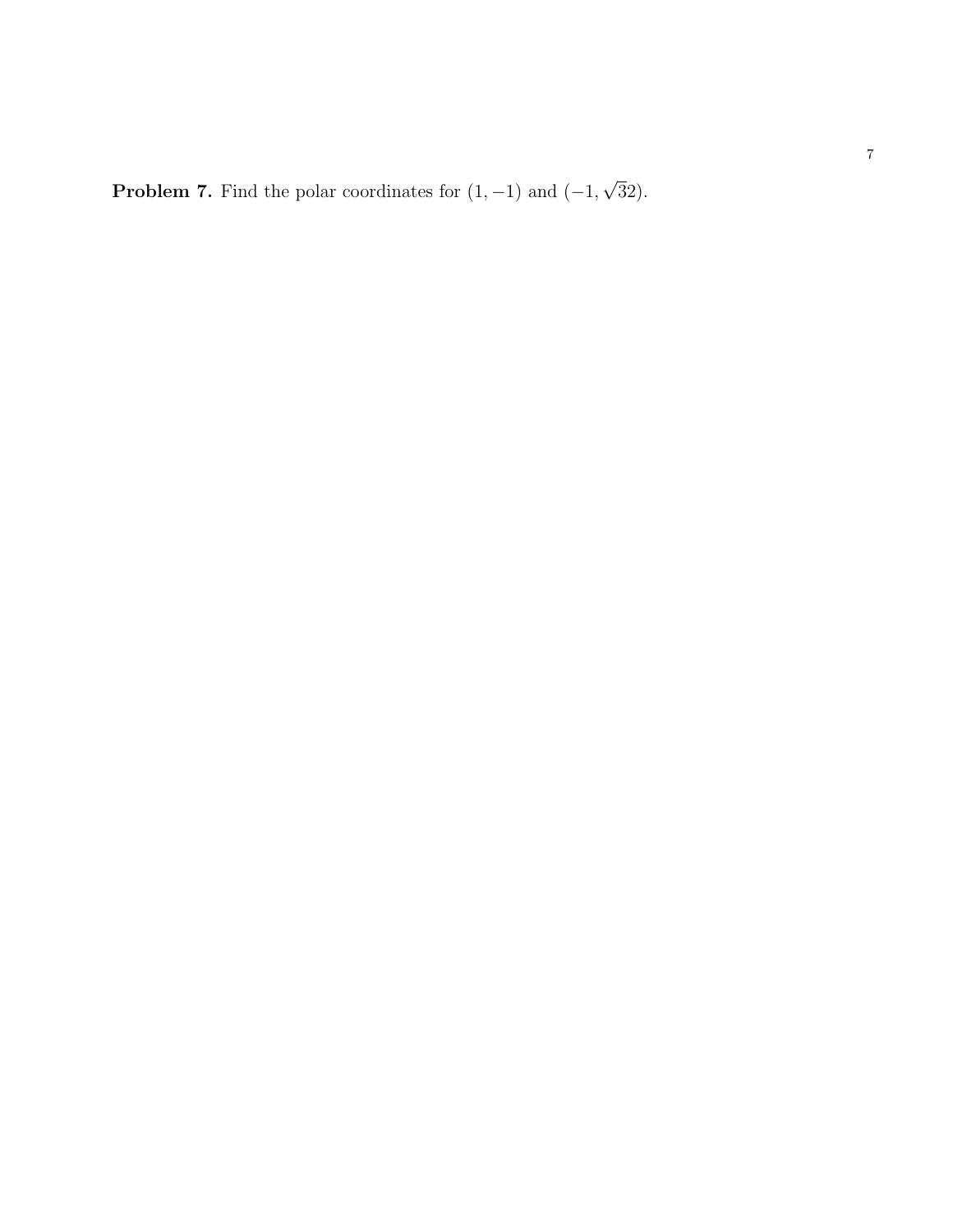**Problem 8.** Find a cartesian equation for  $r = 2 \cos \theta$ .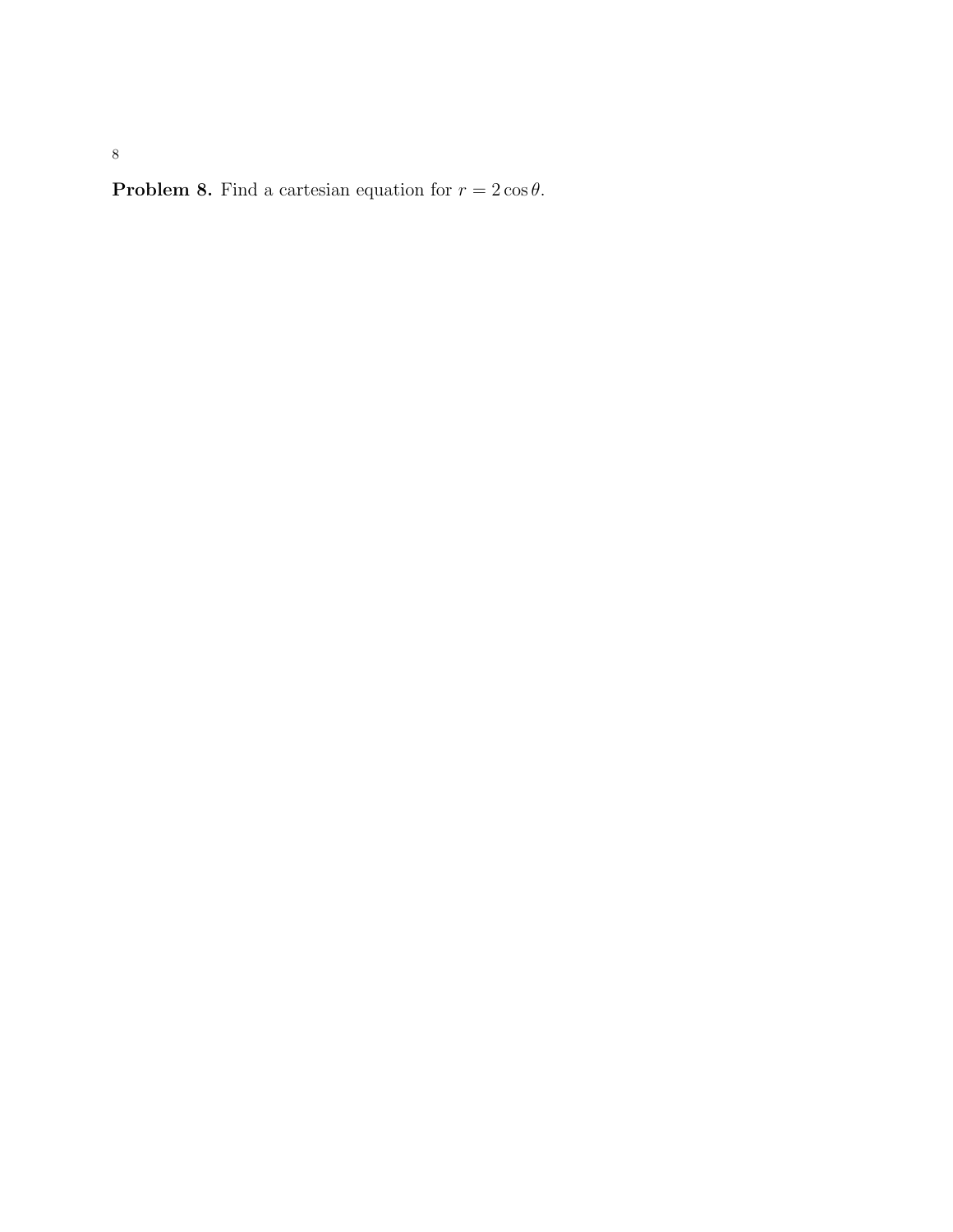**Problem 9.** Find the area of the region contained in the above curve corresponding to  $0 \le \theta \le \frac{\pi}{6}$  $\frac{\pi}{6}$ .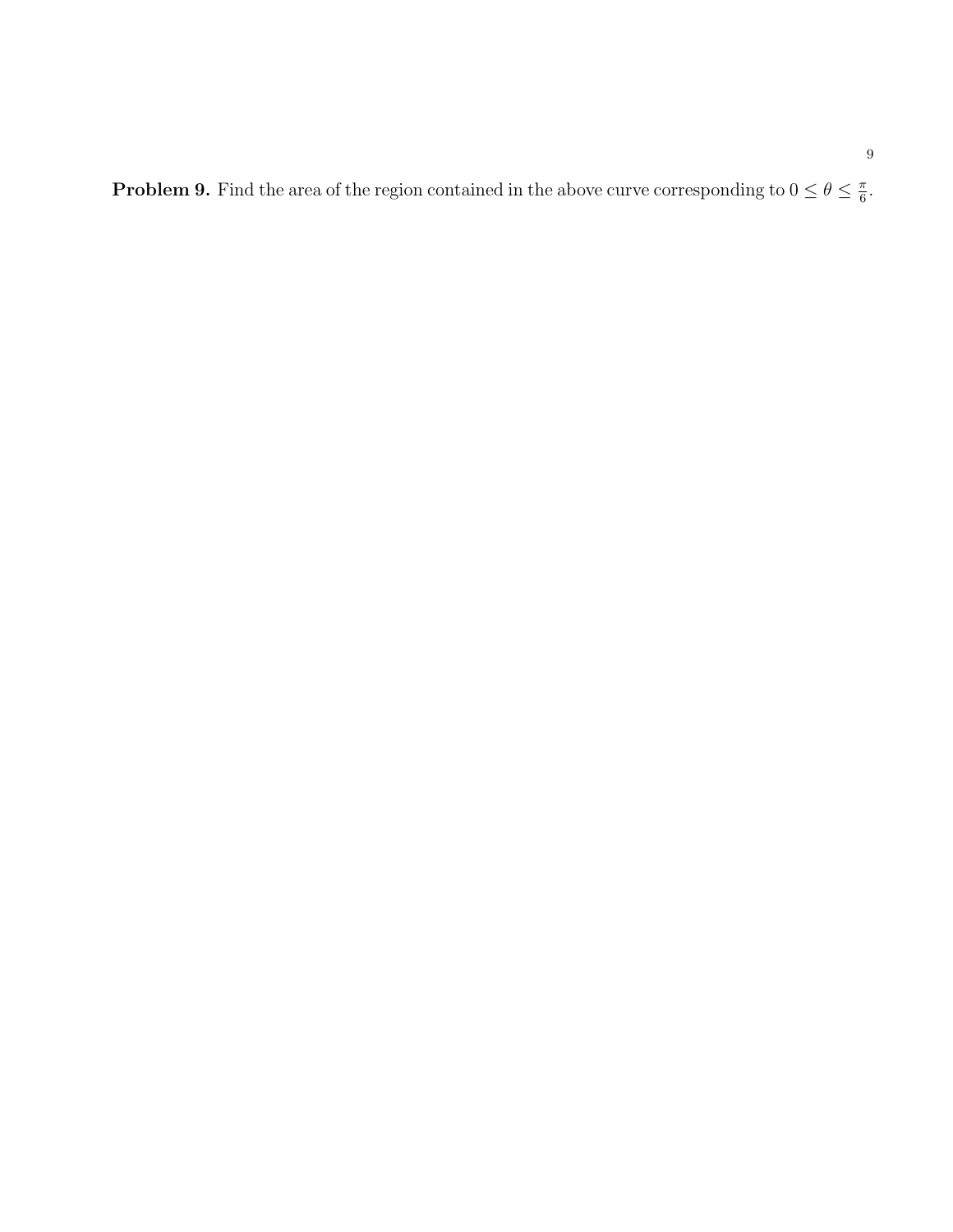**Problem 10.** Find the area inside  $r = 2 - 2 \sin \theta$  but outside  $r = 2$ .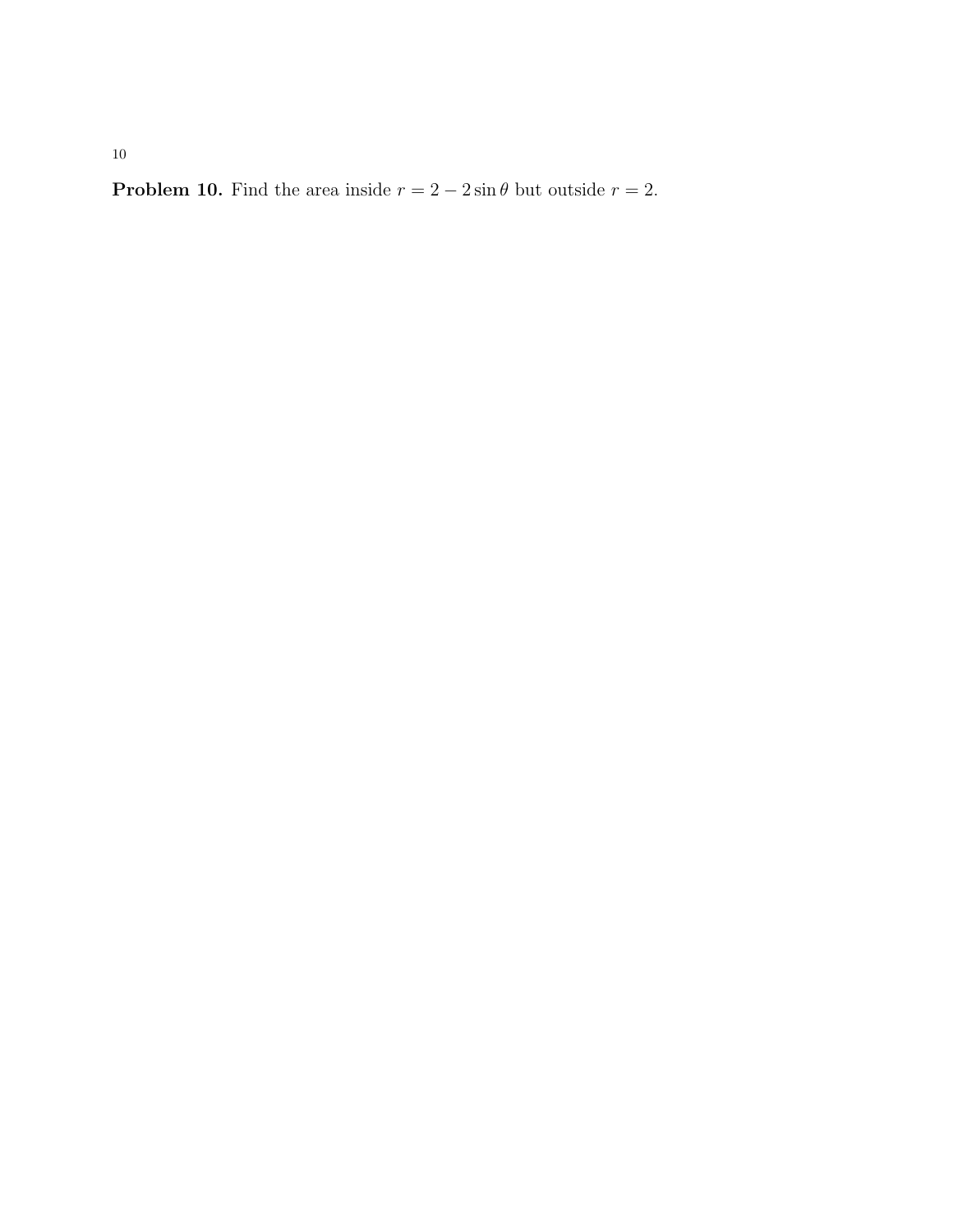**Problem 11.** Sketch  $r = \sin 6\theta$ .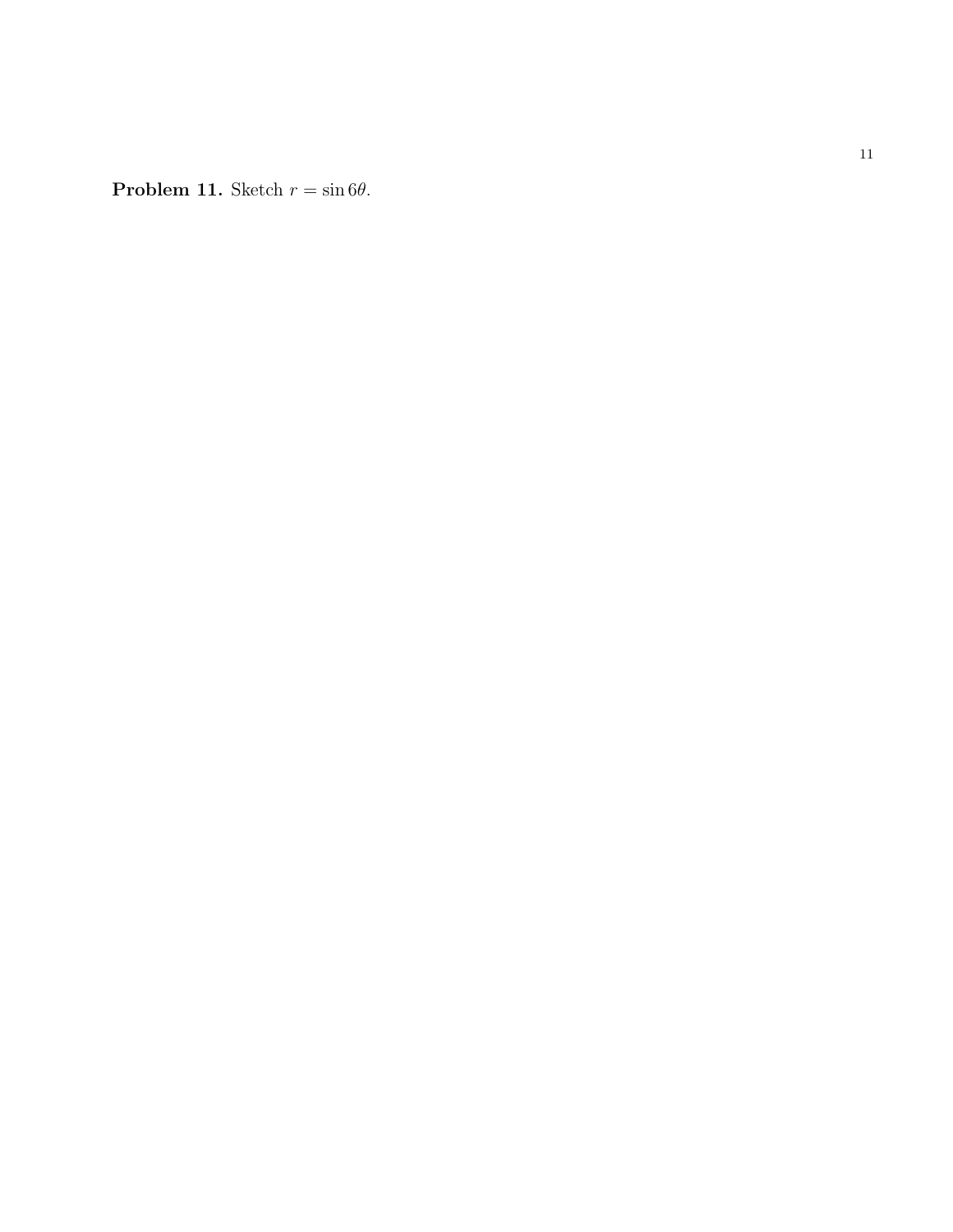**Problem 12.** Find the area in one loop of  $r = \sin 6\theta$ .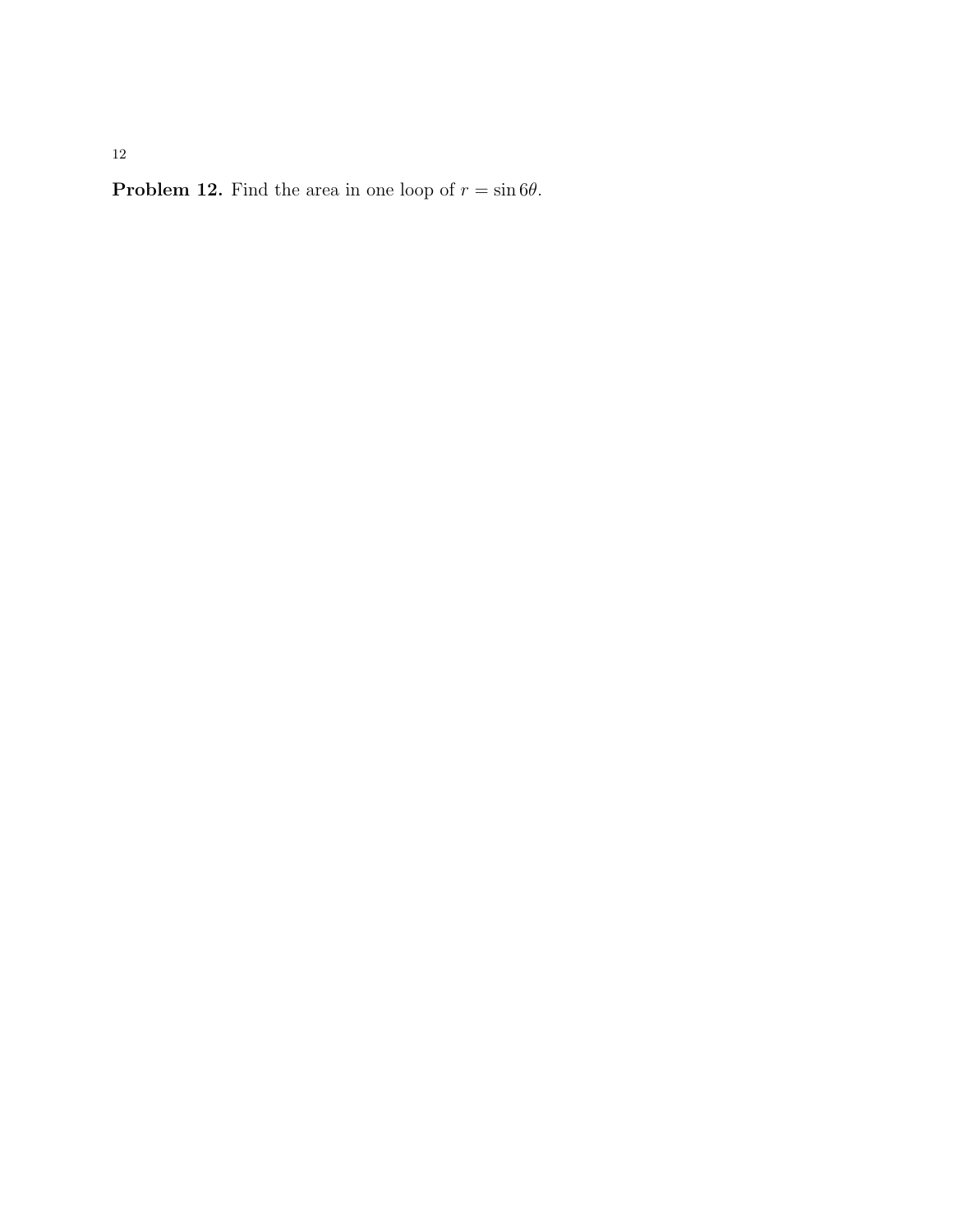**Problem 13.** Sketch  $r = \cos 8\theta$ .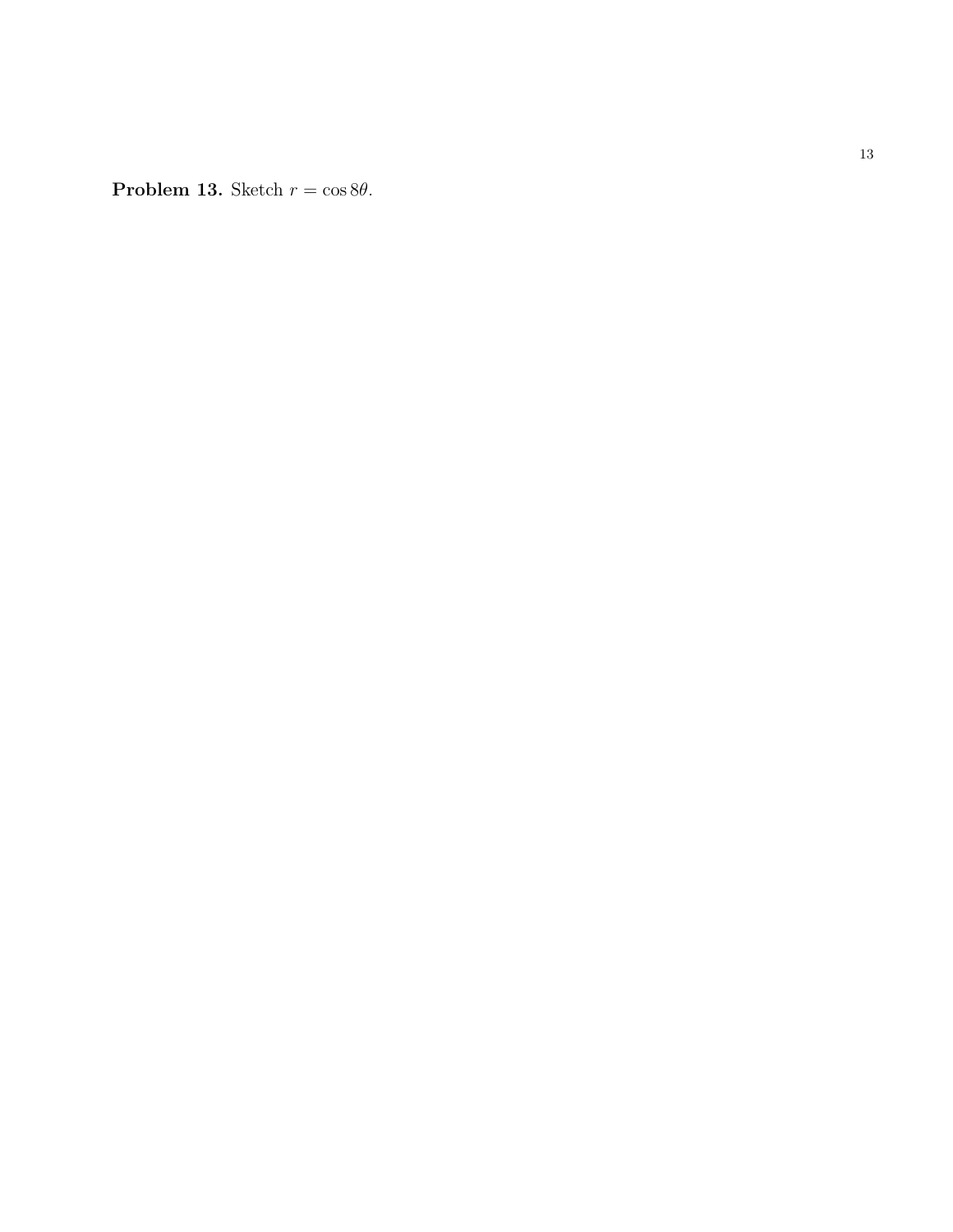**Problem 14.** Find the area in one loop of  $r = \cos 8\theta$ .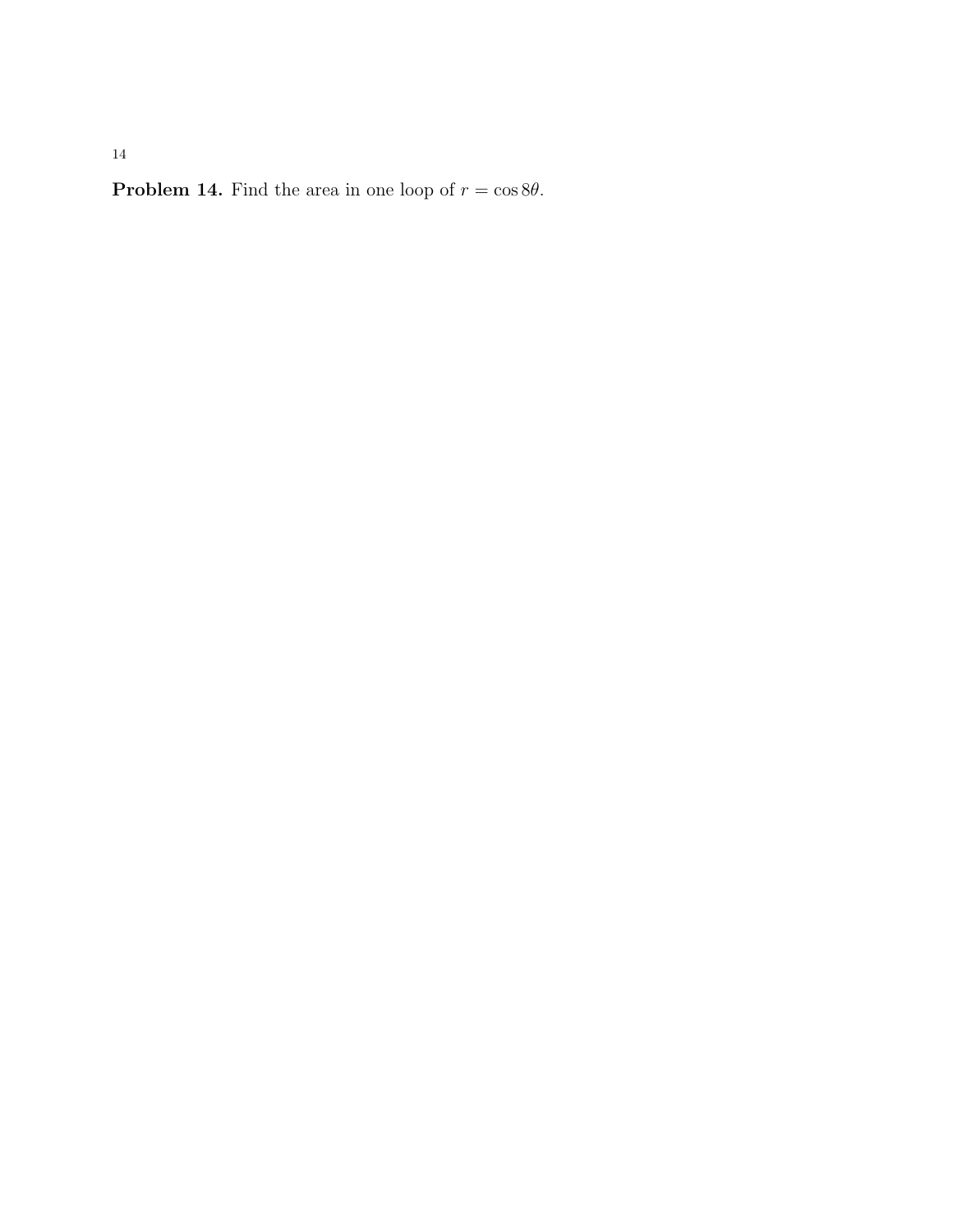**Problem 15.** Sketch  $r = 10 \cos 12\theta$ .